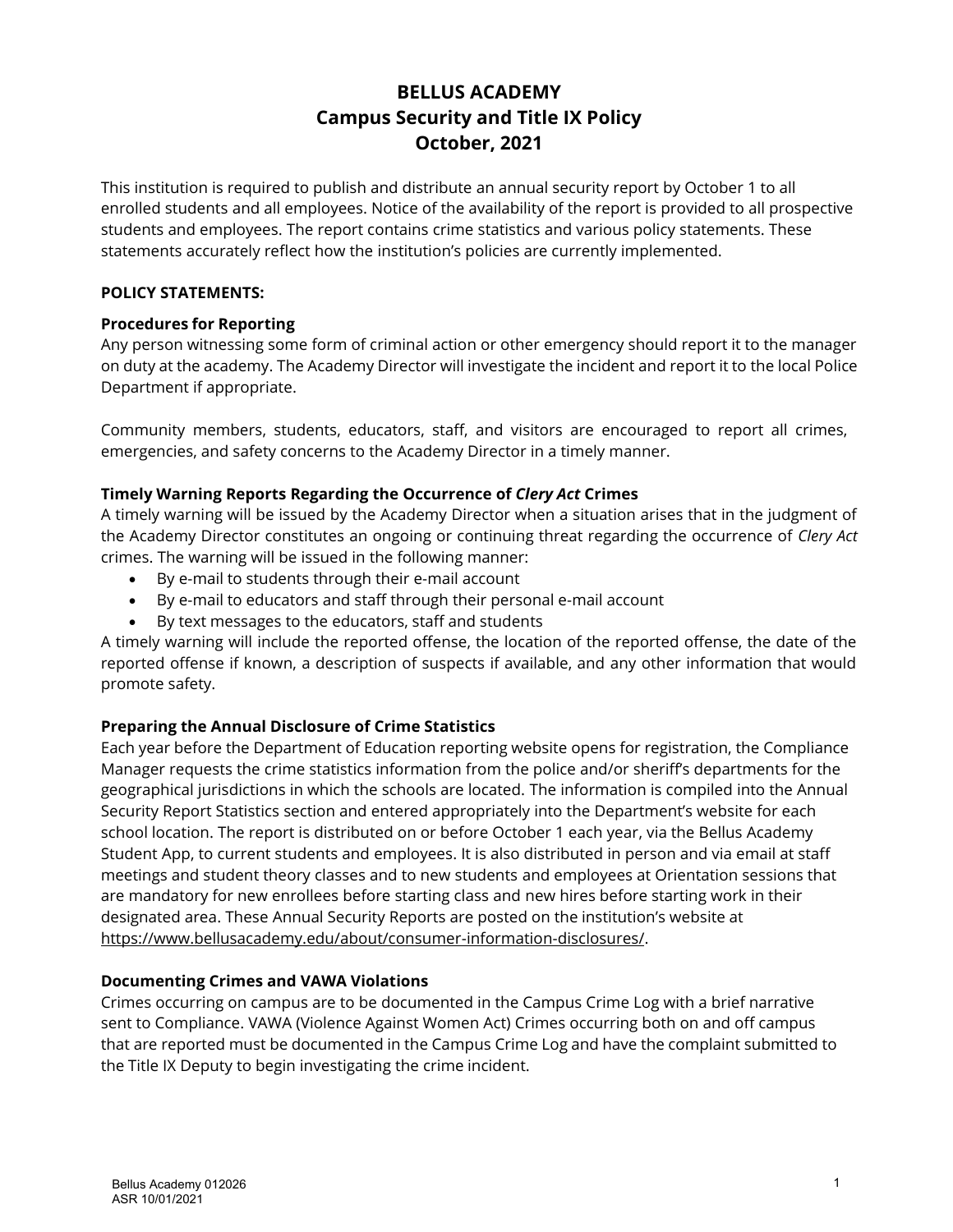#### **A crime, emergency, or safety concern may also be reported to the following campus officials:**

- Academy Director Poway Phone (858) 748-1490
- Academy Director El Cajon Phone (619) 442-3407
- Academy Director Chula Vista Phone (619) 474-6607
- Academy Director Manhattan Phone (785) 539-1837
- Crimes, emergencies, and safety concerns at the Poway campus should also be reported to the San Diego Sheriff's Department at (858) 565-5200.
- Crimes, emergencies, and safety concerns at the Chula Vista campus should also be reported to the Chula Vista Police Department at (619) 691-5151.
- Crimes, emergencies, and safety concerns at the El Cajon campus should also be reported to the El Cajon Police Department at (619) 579-3311.
- Crimes, emergencies, and safety concerns at the Manhattan campus should also be reported to the Riley County Police Department at (785) 537-2112.
- Reports may also be made by calling 911 for any of the campus locations.

### **Voluntary and Confidential Reporting Procedures**

If you are the victim of a crime and do not want to pursue action through Bellus Academy or the criminal justice system, you may still want to consider making a voluntary, confidential report. With your permission, the Academy Director can file a report on the details of the incident without revealing your identity. The purpose of a confidential report is to comply with your wish to keep the matter confidential, while taking steps to ensure the future safety of yourself and others. With such information, the academy can keep an accurate record of the number of incidents involving students, educators, staff, and visitors; determine where there is a pattern of crime with regard to a particular location, method, or assailant; and alert the campus community to potential danger. Reports filed in this manner are counted and disclosed in the annual crime statistics for Bellus Academy.

#### **Security of and Access to Campus Facilities**

Bellus Academy operates no on- or off-campus housing facilities.

During business hours, Bellus Academy is open to students, parents, employees, prospective students, clients, and guests. All facilities are locked during non-business hours. During these hours, only authorized personnel are permitted on the premises. During non-business hours, access to Bellus Academy is by key and security code password if issued to an individual. The receptionist, Academy Director, or supervisor will unlock the premises and terminate the alarm each morning. Academic and administrative areas on campus are normally locked after business hours unless they are being used for legitimate evening or educational purposes. The night supervisor, instructor and/or receptionist will lock up and set the alarm in the evening at closing time. A valid student ID card or employee name badge is required for campus access after business hours Monday through Saturday. Each building is secured according to the schedule established by the department responsible for the campus. There will always be two employees closing the facilities in the evening. The alarm system is a motion and infra-red security system. If the system is activated, the police are summoned automatically.

#### **Maintenance of Campus Facilities**

Throughout the year, maintenance is performed weekly at the schools. The maintenance crew and administrators survey the security issues such as parking lots, landscaping, locks, alarms, lighting, and communications to make necessary changes when needed.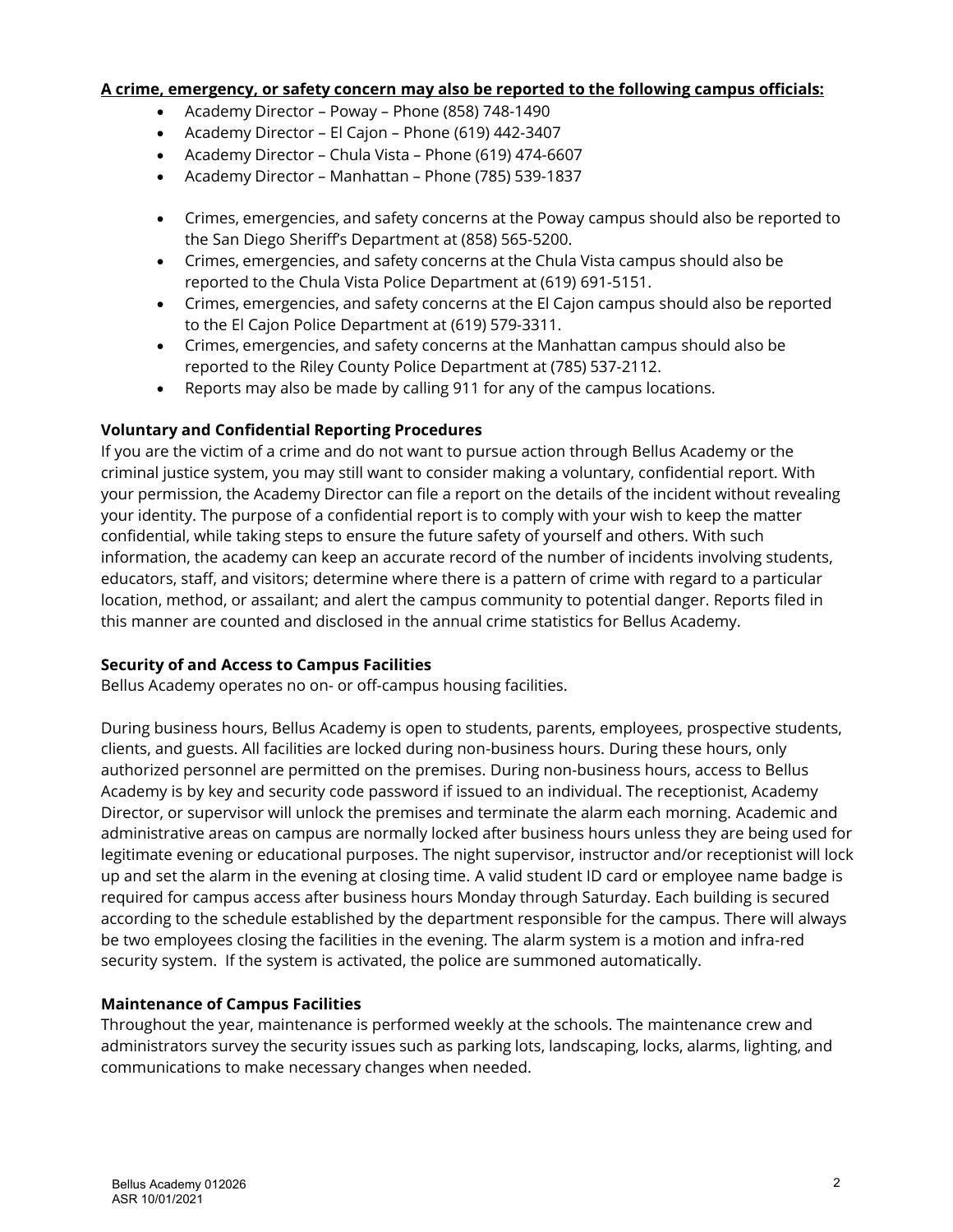### **Campus Law Enforcement**

Bellus Academy does not employ any private security personnel or have a campus police department. The individual academies work with their local law enforcement agency if an issue arises at the school. All incident reports involving students are forwarded to the Academy Director of each campus for review and potential disciplinary action. If assistance is required from other law enforcement, local fire departments, or other emergency agencies, the Academy Director will contact the appropriate unit.

No written MOUs are in place with local law enforcement agencies. Assistance is requested on an asneeded basis.

#### **Accurate and Prompt Reporting of all Crimes**

Community members, students, educators, staff, and visitors are encouraged to report all crimes, emergencies, and safety concerns to the Academy Director in a timely manner.

### **Pastoral and Professional Counselors**

Bellus Academy does not employ any pastoral or professional counselors. If deemed appropriate, students and staff are referred to outside professional agencies. A list of theseagencies is available in the Resource Binder kept in the Academy Director's and/or Student Services office and includes up-to-date online contact information for San Diego and Manhattan health and human services sites. The academy is a training center for the Cut–It–Out Program, a program that provides training for salon professionals to recognize signs of domestic abuse and safely refer clients and students to professional agencies for assistance.

In addition, the academy has made a resource available to the students that is similar to the Employee Assistance Plan offered to employees through the academy's insurance provider. The Student Assistance Plan provides a confidential and anonymous source for counseling for mental health and other issues and is free of charge to the students.

# **Programs to inform students and employees about campus security procedures and practices for the prevention of crimes and to encourage students and employees to be responsible for their own security and the security of others**

Bellus Academy has programs in place to inform students and employees about campus security procedures and practices. During monthly new-student orientation, new employee on-boarding and regular staff meetings as well as periodically in theory classes or student huddles, students and employees are informed about the importance of maintaining secure premises, including the following safety tips:

- Stay alert of your surroundings, wherever you are.
- If you feel uncomfortable in a place, leave right away.
- Keep eyes and ears open, hands free.
- Choose busy streets and avoid going through deserted areas.
- At night, walk in well-lit areas in groups whenever possible.
- Try not to walk or jog alone. Take a friend or walk in groups.
- Avoid carrying large sums of cash.
- When in public spaces, keep valuable items including jewelry, mobile phones and wallets out of sight.
- Avoid returning to campus after dark, or walk in groups to and from buildings.

Staff is also reminded that they can assist in crime prevention by ensuring that all doors are locked at the appropriate times. Also, they must report any suspicious situation to the manager on duty.

# **Monitoring Criminal Activity at Off-Campus Locations**

Bellus Academy operates no off-campus housing and does not recognize any off-campus student organizations.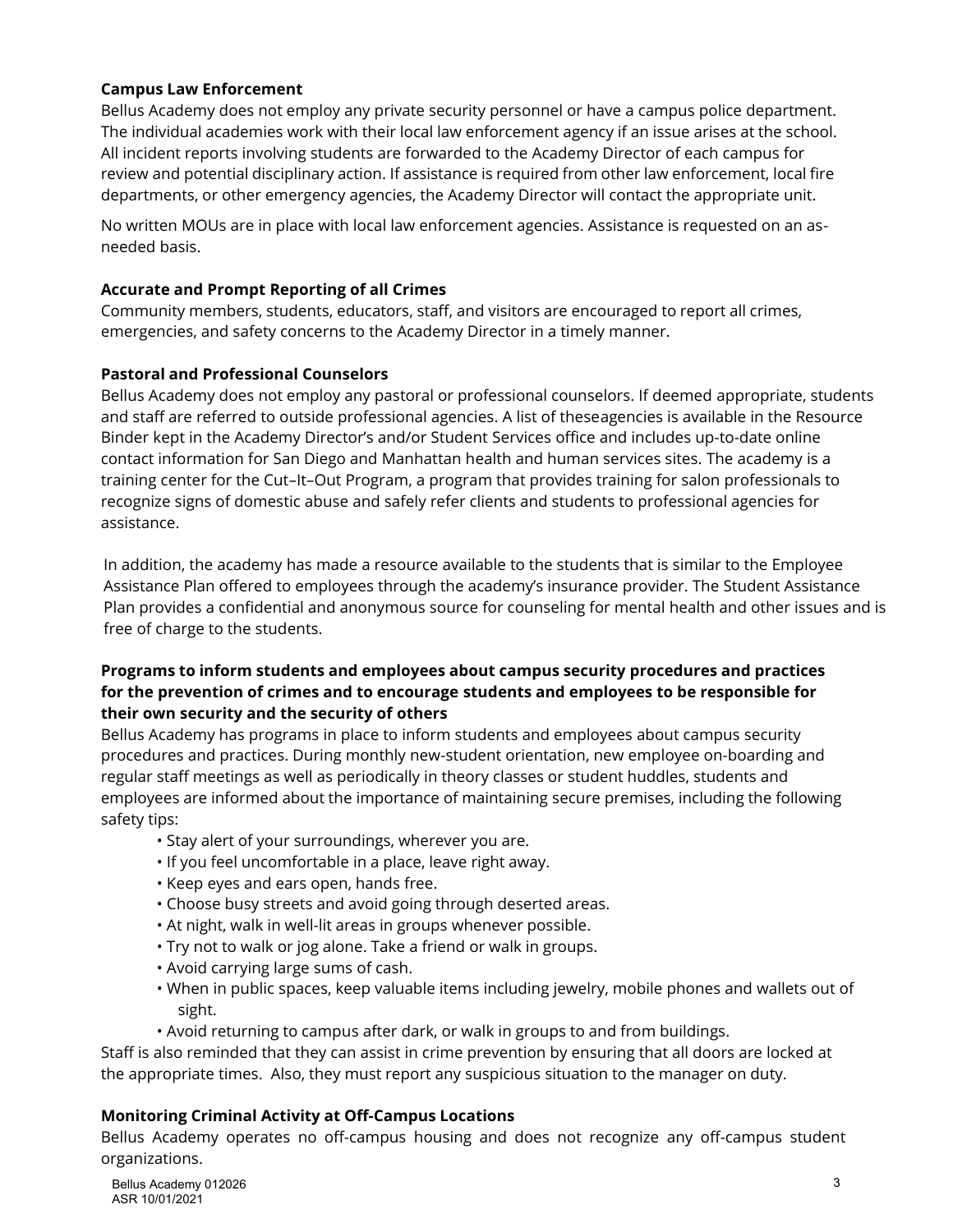# **Possession, use and sale of alcoholic beverages and Illegal drugs and enforcement of state and federal underage drinking and drug laws**

The sale or use of alcohol and illegal drugs are not permitted at the school or its adjacent parking facilities. Anyone observed using illegal drugs and any underage alcoholic consumption should be reported to the Academy Director and will be referred to local police authorities. The school has a drug and alcohol prevention program in place as required under Public Law 101-226. The academy has a Zero Tolerance Policy regarding possession and/or use of drugs or alcohol on academy premises or at academy-related events. In compliance with the Drug-Free Schools and

Communities Act Amendment of 1989 (Public Law 101-226), students shall not engage in the unauthorized or unlawful manufacture, distribution, dispensation, possession, use/abuse of alcohol and/or illicit drugs on academy property or as part of any academy activity.

Any student who is convicted of the unlawful manufacture, distribution, dispensation, possession, use, or abuse of illicit drugs or alcohol is subject to criminal penalties under local, state, or federal law. The exact penalty assessed depends upon the nature and the severity of the individual offense.

Students who violate the Drug-Free Schools and Communities Act Amendments of 1989 (Public Law 101- 226) are subject to dismissal and/or referral to authorities for prosecution, as appropriate.

# **Description of Drug or Alcohol Abuse Education Programs**

Information regarding drug and alcohol abuse prevention is presented to students and staff annually. Students have access to community resource binders that are maintained in the Student Services Offices at each campus. For the San Diego area schools, the binders show the link to the San Diego Health and Human Services website that provides a list of local agencies that offer professional assistance in the areas of drug and alcohol abuse prevention.

Information regarding the agencies can be accessed from the SDHHS home page at: [https://www.sandiegocounty.gov/content/sdc/hhsa/services/.](https://www.sandiegocounty.gov/content/sdc/hhsa/services/)

For the Manhattan, Kansas, location, links are provided to the following resources: Kansas State University School of Family Studies and Human Services – [www.he.k-state.edu/fshs](http://www.he.k-state.edu/fshs) Riley County Health Department – [www.rileycountyks.gov/286/Health-Department](http://www.rileycountyks.gov/286/Health-Department) Kansas Welfare Department – [www.welfareinfo.org/manhattan.ks](http://www.welfareinfo.org/manhattan.ks)

Because the access is web based, the students are assured that the information is always current.

# **Disclosure to the complainant, the report on the results of any disciplinary proceeding conducted by the institution against a student who is the respondent of the crime or offense**

Bellus Academy will, upon written request, disclose to the complainant of a crime of violence (as that term is defined in 18 U.S.C. § 16), the results of any disciplinary proceeding against a student who is a respondent of such crime or offense. If the complainant of such crime or offense is deceased as a result of such crime or offense, the next of kin of such complainant will be treated as the complainant.

# **Emergency Response and Evacuation Procedures**

**All Campuses** – The academy has established procedures to immediately notify the campus community upon the confirmation of a significant emergency or dangerous situation involving an immediate threat to the health or safety of students or employees occurring on a campus. These procedures provide for rapid notice to local law enforcement and administration to evaluate and confirm an emergency or dangerous situation and if confirmed, for academy administrators to determine the appropriate campus to be notified and the content of the notification.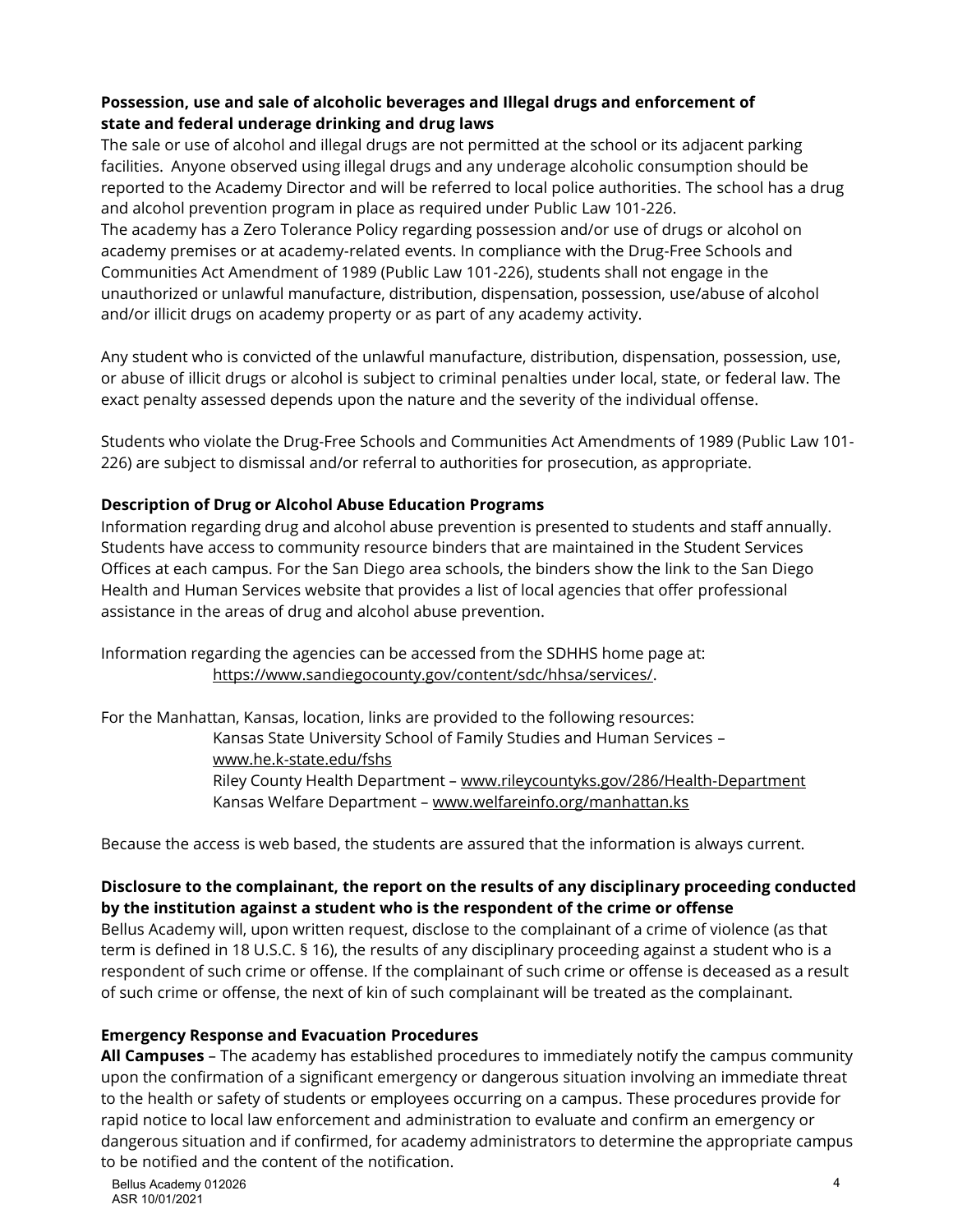The academy will, without delay, and taking into account the safety of the community, determine the content of emergency/dangerous situation notifications and initiate the notification system, unless issuing a notification will, in the professional judgment of responsible authorities, compromise efforts to assist a complainant or to contain, respond to, or otherwise mitigate the emergency.

Fire alarm systems are present and active in all campus facilities. In the event of an emergency and/or fire alarm, occupants must evacuate from the building. It is helpful to have reviewed and practiced the building evacuation procedures prior to an evacuation. As a general guideline, stop working as soon as it is safe to do so and gather personal belongings, such as glasses, keys and purse or handbag. Use the nearest door with an EXIT sign to leave the building. Proceed to your designated assembly area, report for a head count and stay in the area until you receive direction from emergency responders or authorized staff.

Following are the titles of the persons responsible for carrying out the actions/procedures described in the above paragraphs: President, Academy Directors, Human Resources, Local Law Enforcement Officers, Admissions Representatives, Educators, Administrative Staff, and/or Experience Coordinators.

The dissemination of emergency information to the larger community shall be coordinated by the President and the Academy Directors in cooperation with local law enforcement agencies.

The Academy Director is responsible for testing the emergency response and evacuation procedures on at least an annual (calendar year) basis and for documenting such testing. Documentation for each test shall include a description of the exercise, the date, the time, and whether the test was announced or unannounced. Such testing may include a review of procedures by the Academy Director and local law enforcement officers, meetings with responsible persons to review and walk-through procedures, and tests of communication equipment.

**Poway Campus** – 13266 Poway Rd., Poway, CA 92064 – This campus consists of a one-story building that is part of a strip shopping mall. If an emergency or dangerous situation is confirmed, the campus procedures provide for any one of several academy administrators, Academy Director, or law enforcement officers to authorize a mass notice to the appropriate segment(s) of the campus using a campus emergency notification system. The designated assembly area is the front parking lot closest to the car wash business and farthest from the main campus building.

**Chula Vista Campus** – 970 Broadway, Suite 110, Chula Vista CA 91911 – This campus consists of a onestory building that is part of a strip shopping mall. Procedures provide for educators/staff on site to evaluate and confirm an emergency or dangerous situation and if confirmed, to verbally provide notice to the campus, local law enforcement, and senior administration. The designated assembly area is in the rear parking lot near the south fence.

**El Cajon Campus** – 1073 E. Main St., El Cajon, CA 92021 – This campus consists of a one-story building that is part of a strip shopping mall and a contiguous additional location at 1055 E. Main St., El Cajon, CA 92021. Procedures provide for educators/staff on site to evaluate and confirm an emergency or dangerous situation and if confirmed, to verbally provide notice to the campus, local law enforcement, and senior administration. The designated assembly area is the front parking lot close to Main Street.

**Manhattan Campus** – 1130 Westloop Pl., Manhattan, KS 66502 – This campus consists of a one-story building that is part of a strip shopping mall. Procedures provide for educators/staff on site to evaluate and confirm an emergency or dangerous situation and if confirmed, to verbally provide notice to the campus, local law enforcement, and senior administration. The designated assembly area is the front parking lot farthest from the main campus building.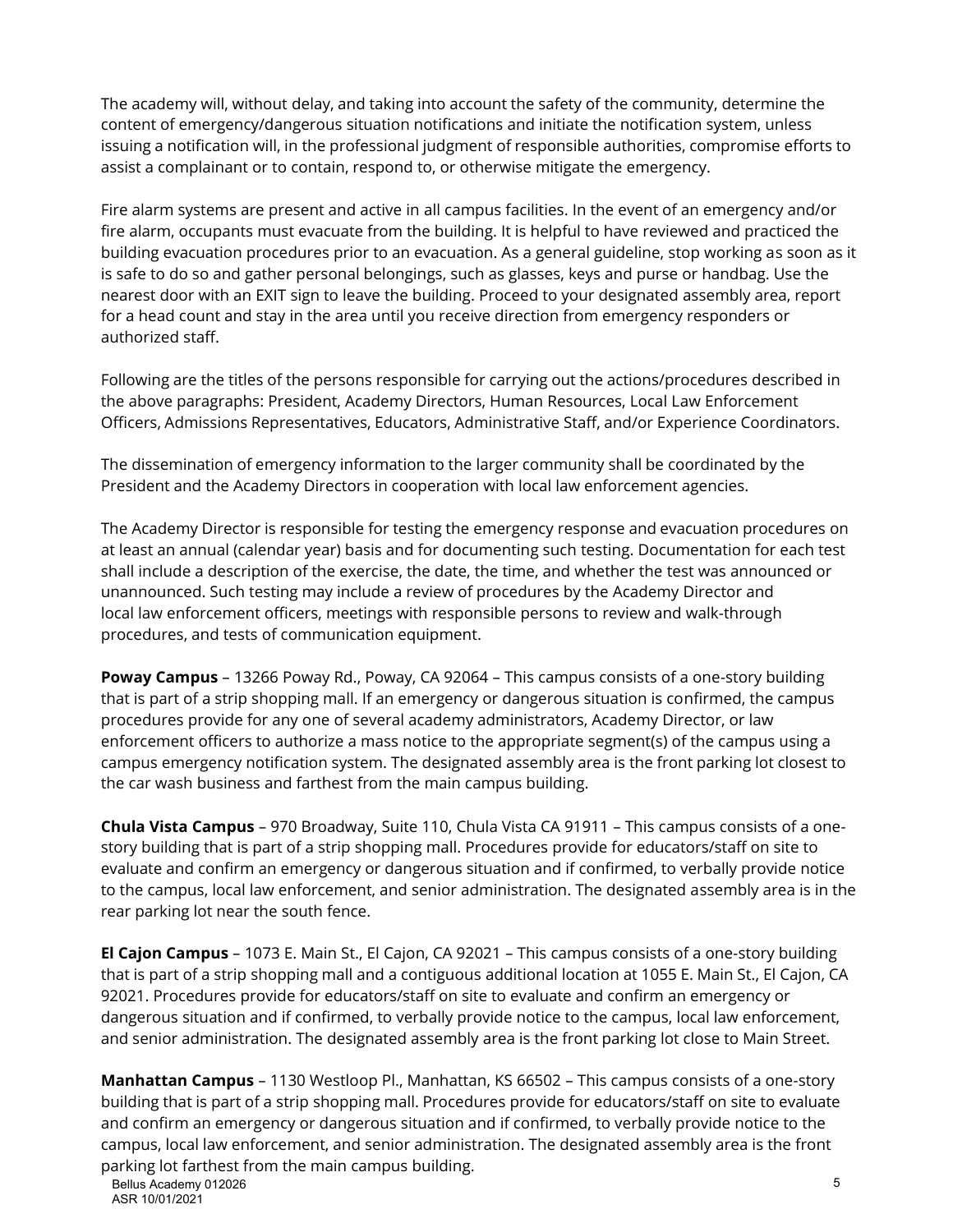### **Missing Student Notification**

Bellus Academy does not have any on- or off-campus housing facilities.

### **Programs to Prevent Dating Violence, Domestic Violence, Sexual Assault and Stalking**

Bellus Academy prohibits the crimes of dating violence, domestic violence, sexual assault and stalking as those terms are defined for purposes of the *Clery Act.* Monthly new-student orientation, new employee on-boarding programs and regular staff meetings, as well as periodic presentations in theory classes or student huddles, inform students and employees about the importance of maintaining awareness for the prevention of dating violence, domestic violence, sexual assault and stalking. All supervisors and managers receive mandatory anti-harassment training within six (6) months of becoming a supervisor or manager, and every two (2) years thereafter, that includes information on the prevention and awareness of dating violence, domestic violence, sexual assault and stalking.

#### **Definitions**

### **Federal VAWA Definitions**

The following definitions are used for purposes of reporting dating violence, domestic violence, sexual assault and stalking under the Clery Act as amended by VAWA.

**Dating Violence** - Violence committed by a person who is or has been in a social relationship of a romantic or intimate nature with the complainant.

• The existence of such a relationship shall be determined based on the reporting party's statement and with consideration of the length of the relationship, the type of relationship, and the frequency of interaction between the persons involved in the relationship.

• For the purposes of this definition –

(A) Dating violence includes, but is not limited to, sexual or physical abuse or the threat of such abuse.

(B) Dating violence does not include acts covered under the definition of domestic violence.

**Domestic Violence** – A felony or misdemeanor crime of violence committed –

(A) By a current or former spouse or intimate partner of the complainant;

(B) By a person with whom the complainant shares a child in common;

(C) By a person who is cohabitating with, or has cohabitated with, the complainant as a spouse or intimate partner;

(D) By a person similarly situated to a spouse of the complainant under the domestic or family violence laws of the jurisdiction in which the crime of violence occurred; or

(E) By any other person against an adult or youth complainant who is protected from that person's acts under the domestic or family violence laws of the jurisdiction in which the crime of violence occurred.

**Sexual Assault** – An offense that meets the definition of rape, fondling, incest, or statutory rape.

• Rape – The penetration, no matter how slight, of the vagina or anus with any body part or object, or oral penetration by a sex organ of another person, without the consent of the complainant.

• Fondling – The touching of the private body parts of another person for the purpose of sexual gratification, without the consent of the complainant, including instances where the complainant is incapable of giving consent because of his/her age or because of his/her temporary or permanent mental incapacity.

• Incest – Sexual intercourse between persons who are related to each other within the degrees wherein marriage is prohibited by law.

• Statutory Rape – Sexual intercourse with a person who is under the statutory age of consent. **Stalking** – Engaging in a course of conduct directed at a specific person that would cause a reasonable person to –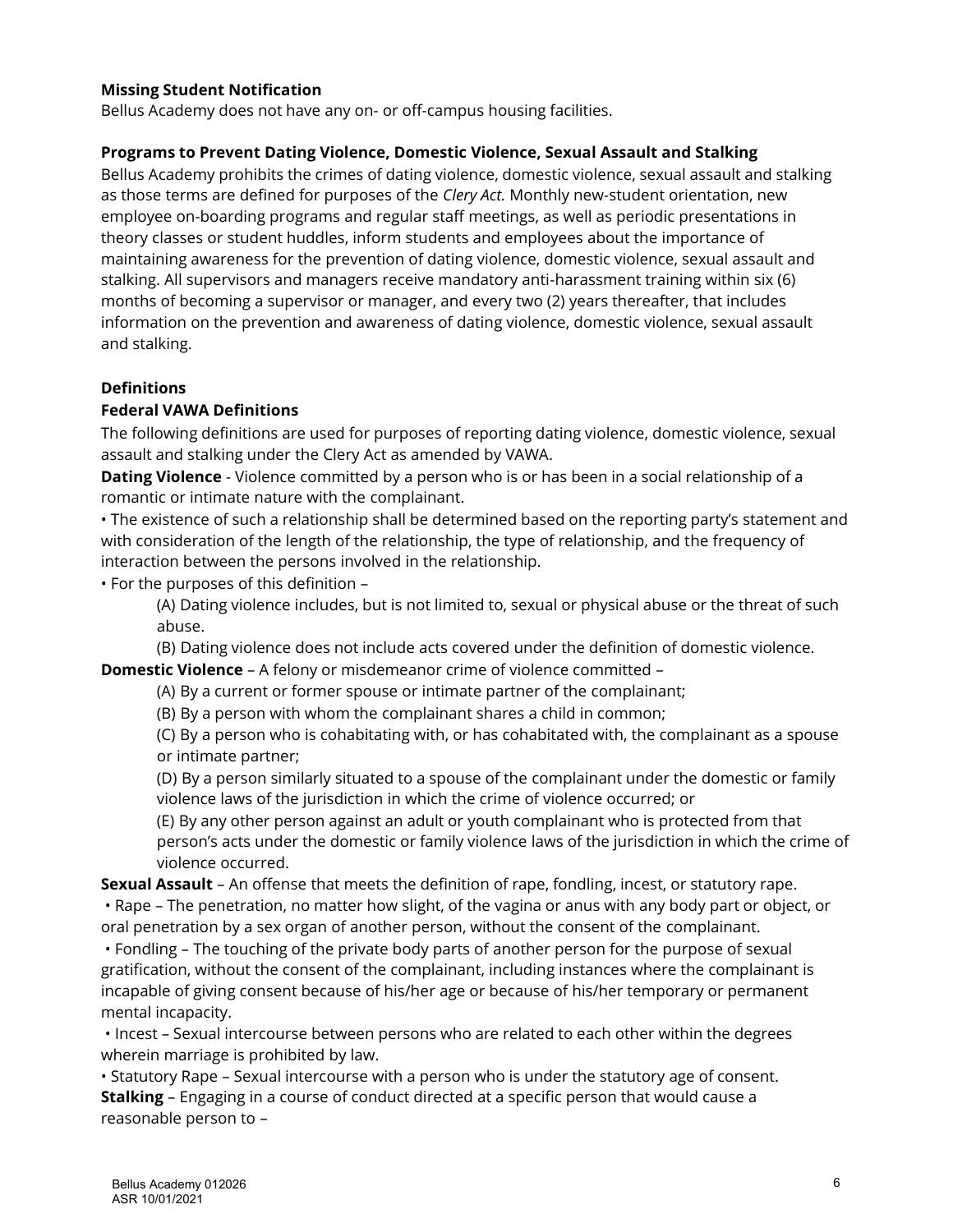(A) Fear for the person's safety or the safety of others; or

(B) Suffer substantial emotional distress.

For the purposes of this definition –

(A) "Course of conduct" means two or more acts, including, but not limited to, acts in which the stalker directly, indirectly, or through third parties, by any action, method, device, or means, follows, monitors, observes, surveils, threatens, or communicates to or about a person, or interferes with a person's property.

(B) "Reasonable person" means a reasonable person under similar circumstances and with similar identities to the complainant.

(C) "Substantial emotional distress" means significant mental suffering or anguish that may, but does not necessarily, require medical or other professional treatment or counseling.

# **State Definitions**

The following definitions reflect California state law and may be different from the federal definitions above. The federal definitions are used for purposes of reporting crime statistics as mandated by the Clery Act as amended by VAWA. It is important to be aware of state law definitions that govern criminal proceedings.

- **Dating Violence** Included within the definition of domestic violence as set forth in California Penal Code § 13700.
- **Domestic Violence** "Domestic violence" means abuse committed against an adult or a minor who is a spouse, former spouse, cohabitant, former cohabitant, or person with whom the suspect has had a child or is having or has had a dating or engagement relationship. For purposes of this subdivision, "cohabitant" means two unrelated adult persons living together for a substantial period of time, resulting in some permanency of relationship. Factors that may determine whether persons are cohabiting include, but are not limited to:
	- (1) sexual relations between the parties while sharing the same living quarters,
	- (2) sharing of income or expenses,
	- (3) joint use or ownership of property,
	- (4) whether the parties hold themselves out as spouses,
	- (5) the continuity of the relationship, and
	- (6) the length of the relationship.
- *"Abuse"* means intentionally or recklessly causing or attempting to cause bodily injury, or placing another person in reasonable apprehension of imminent serious bodily injury to himself or herself, or another.
- *Sexual Assault* (Defined under the Clery Act to be an offense that meets the definition of rape, fondling, incest, or statutory rape):

*• Rape* **–**

(A) Rape is an act of sexual intercourse accomplished with a person not the spouse of the perpetrator, under any of the following circumstances:

(1) Where a person is incapable, because of a mental disorder or developmental or physical disability, of giving legal consent, and this is known or reasonably should be known to the person committing the act. Notwithstanding the existence of a conservatorship pursuant to the provisions of the Lanterman-Petris-Short Act (Part 1 (commencing with Section 5000) of Division 5 of the Welfare and Institutions Code), the prosecuting attorney shall prove, as an element of the crime, that a mental disorder or developmental or physical disability rendered the complainant incapable of giving consent.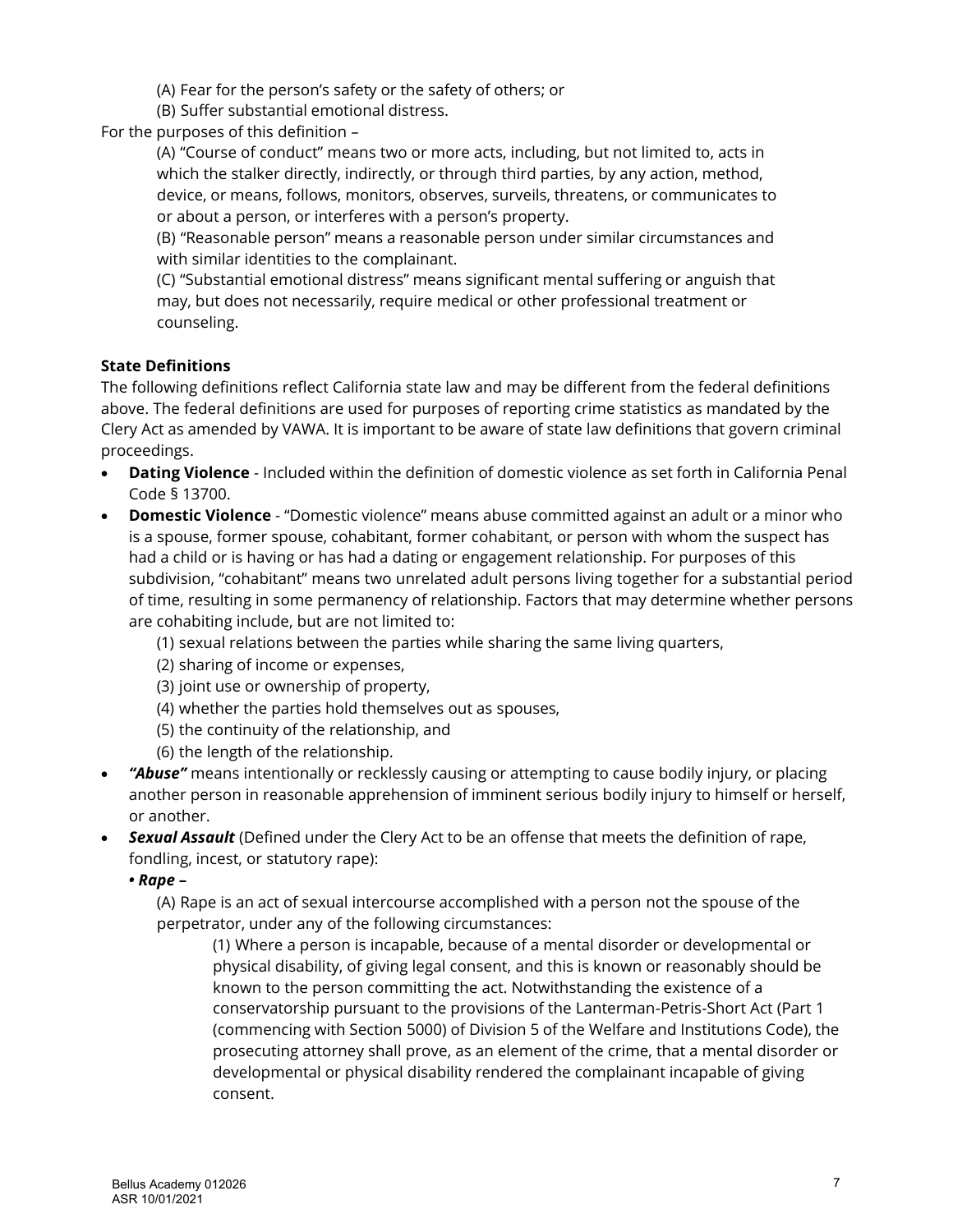(2) Where it is accomplished against a person's will by means of force, violence, duress, menace, or fear of immediate and unlawful bodily injury on the person or another. (3) Where a person is prevented from resisting by any intoxicating or anesthetic substance, or any controlled substance, and this condition was known, or reasonably should have been known by the accused.

(4) Where a person is at the time unconscious of the nature of the act, and this is known to the accused. As used in this paragraph, "unconscious of the nature of the act" means incapable of resisting because the complainant meets any one of the following conditions:

(A) Was unconscious or asleep.

(B) Was not aware, knowing, perceiving, or cognizant that the act occurred. (C) Was not aware, knowing, perceiving, or cognizant of the essential characteristics of the act due to the perpetrator's fraud in fact. (D) Was not aware, knowing, perceiving, or cognizant of the essential characteristics of the act due to the perpetrator's fraudulent representation that the sexual penetration served a professional purpose when it served no professional purpose.

(5) Where a person submits under the belief that the person committing the act is someone known to the complainant other than the accused, and this belief is induced by any artifice, pretense, or concealment practiced by the accused, with intent to induce the belief.

(6) Where the act is accomplished against the complainant's will by threatening to retaliate in the future against the complainant or any other person, and there is a reasonable possibility that the perpetrator will execute the threat. As used in this paragraph, "threatening to retaliate" means a threat to kidnap or falsely imprison, or to inflict extreme pain, serious bodily injury, or death.

(7) Where the act is accomplished against the complainant's will by threatening to use the authority of a public official to incarcerate, arrest, or deport the complainant or another, and the complainant has a reasonable belief that the perpetrator is a public official. As used in this paragraph, "public official" means a person employed by a governmental agency who has the authority, as part of that position, to incarcerate, arrest, or deport another. The perpetrator does not actually have to be a public official.

(B) As used in this section, "duress" means a direct or implied threat of force, violence, danger, or retribution sufficient to coerce a reasonable person of ordinary susceptibilities to perform an act which otherwise would not have been performed, or acquiesce in an act to which one otherwise would not have submitted. The total circumstances, including the age of the complainant, and his or her relationship to the defendant, are factors to consider in appraising the existence of duress.

(C) As used in this section, "menace" means any threat, declaration, or act which shows an intention to inflict an injury upon another.

#### *• Sexual Battery (Fondling) –*

(A) Any person who touches an intimate part of another person while that person is unlawfully restrained by the accused or an accomplice, and if the touching is against the will of the person touched and is for the purpose of sexual arousal, sexual gratification, or sexual abuse, is guilty of sexual battery.

(B) Any person who touches an intimate part of another person who is institutionalized for medical treatment and who is seriously disabled or medically incapacitated, if the touching is against the will of the person touched, and if the touching is for the purpose of sexual arousal, sexual gratification, or sexual abuse, is guilty of sexual battery.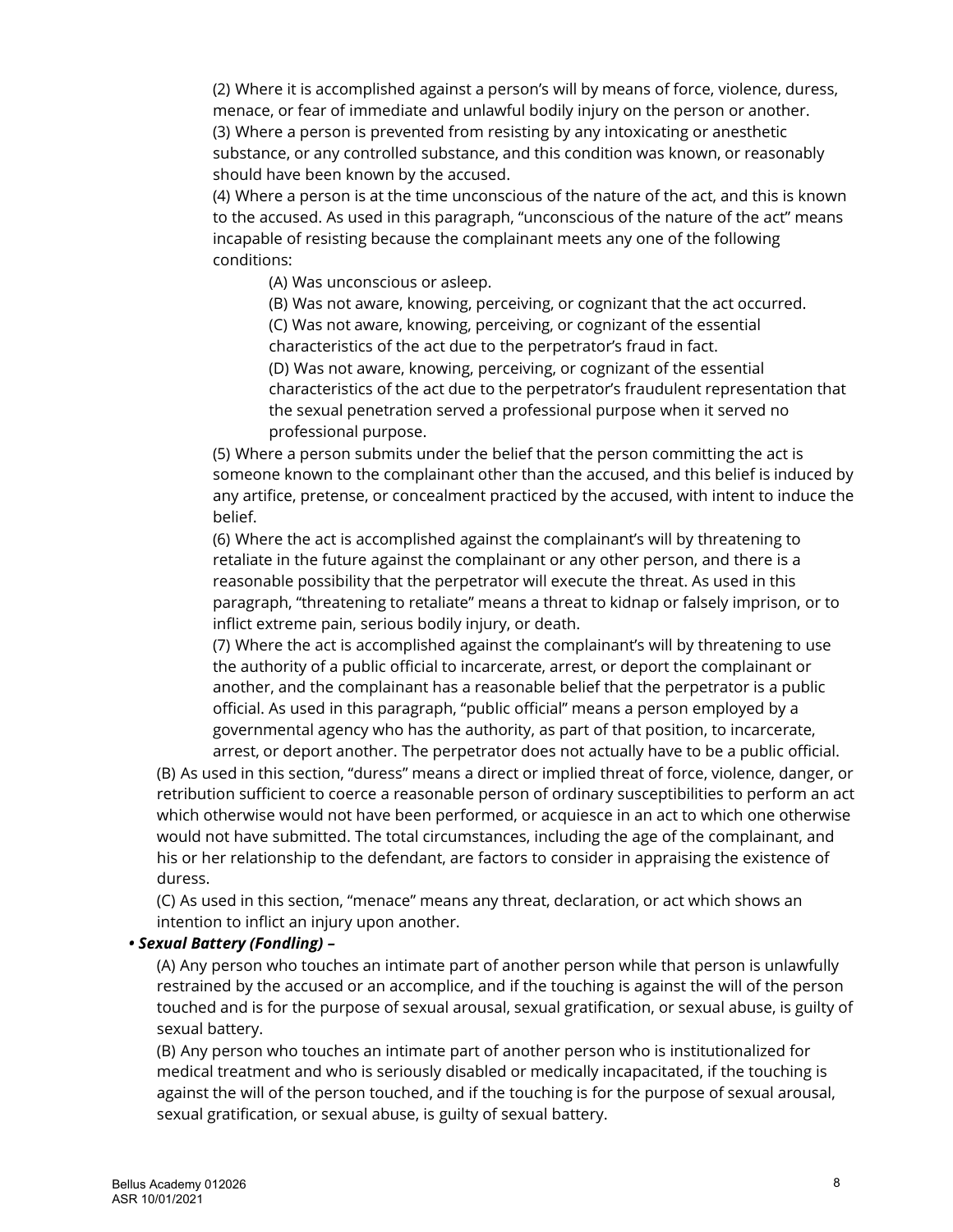(C) Any person who touches an intimate part of another person for the purpose of sexual arousal, sexual gratification, or sexual abuse, and the complainant is at the time unconscious of the nature of the act because the perpetrator fraudulently represented that the touching served a professional purpose, is guilty of sexual battery.

(D) Any person who, for the purpose of sexual arousal, sexual gratification, or sexual abuse, causes another, against that person's will while that person is unlawfully restrained either by the accused or an accomplice, or is institutionalized for medical treatment and is seriously disabled or medically incapacitated, to masturbate or touch an intimate part of either of those persons or a third person, is guilty of sexual battery.

(E)

(1) Any person who touches an intimate part of another person, if the touching is against the will of the person touched, and is for the specific purpose of sexual arousal, sexual gratification, or sexual abuse, is guilty of misdemeanor sexual battery.

(2) As used in this subdivision, "touches" means physical contact with another person, whether accomplished directly, through the clothing of the person committing the offense, or through the clothing of the complainant.

(F) As used in subdivisions (a), (b), (c), and (d), "touches" means physical contact with the skin of another person whether accomplished directly or through the clothing of the person committing the offense.

(G) As used in this section, the following terms have the following meanings:

(1) "Intimate part" means the sexual organ, anus, groin, or buttocks of any person, and the breast of a female.

(2) "Sexual battery" does not include the crimes defined in Section 261 or 289.

(3) "Seriously disabled" means a person with severe physical or sensory disabilities.

(4) "Medically incapacitated" means a person who is incapacitated as a result of prescribed sedatives, anesthesia, or other medication.

(5) "Institutionalized" means a person who is located voluntarily or involuntarily in a hospital, medical treatment facility, nursing home, acute care facility, or mental hospital. (6) "Minor" means a person under 18 years of age.

# *• Incest –*

Persons being within the degrees of consanguinity within which marriages are declared by law to be incestuous and void, who intermarry with each other, or who being 14 years of age or older, commit fornication or adultery with each other, are punishable by imprisonment in the state prison.

# *• Statutory Rape –*

(A) Unlawful sexual intercourse is an act of sexual intercourse accomplished with a person who is not the spouse of the perpetrator, if the person is a minor. For the purposes of this section, a "minor" is a person under the age of 18 years and an "adult" is a person who is at least 18 years of age.

(B) Any person who engages in an act of unlawful sexual intercourse with a minor who is not more than three years older or three years younger than the perpetrator, is guilty of a misdemeanor.

(C) Any person who engages in an act of unlawful sexual intercourse with a minor who is more than three years younger than the perpetrator is guilty of either a misdemeanor or a felony, and shall be punished by imprisonment in a county jail not exceeding one year, or by imprisonment pursuant to subdivision (h) of Section 1170.

(D) Any person 21 years of age or older who engages in an act of unlawful sexual intercourse with a minor who is under 16 years of age is guilty of either a misdemeanor or a felony, and shall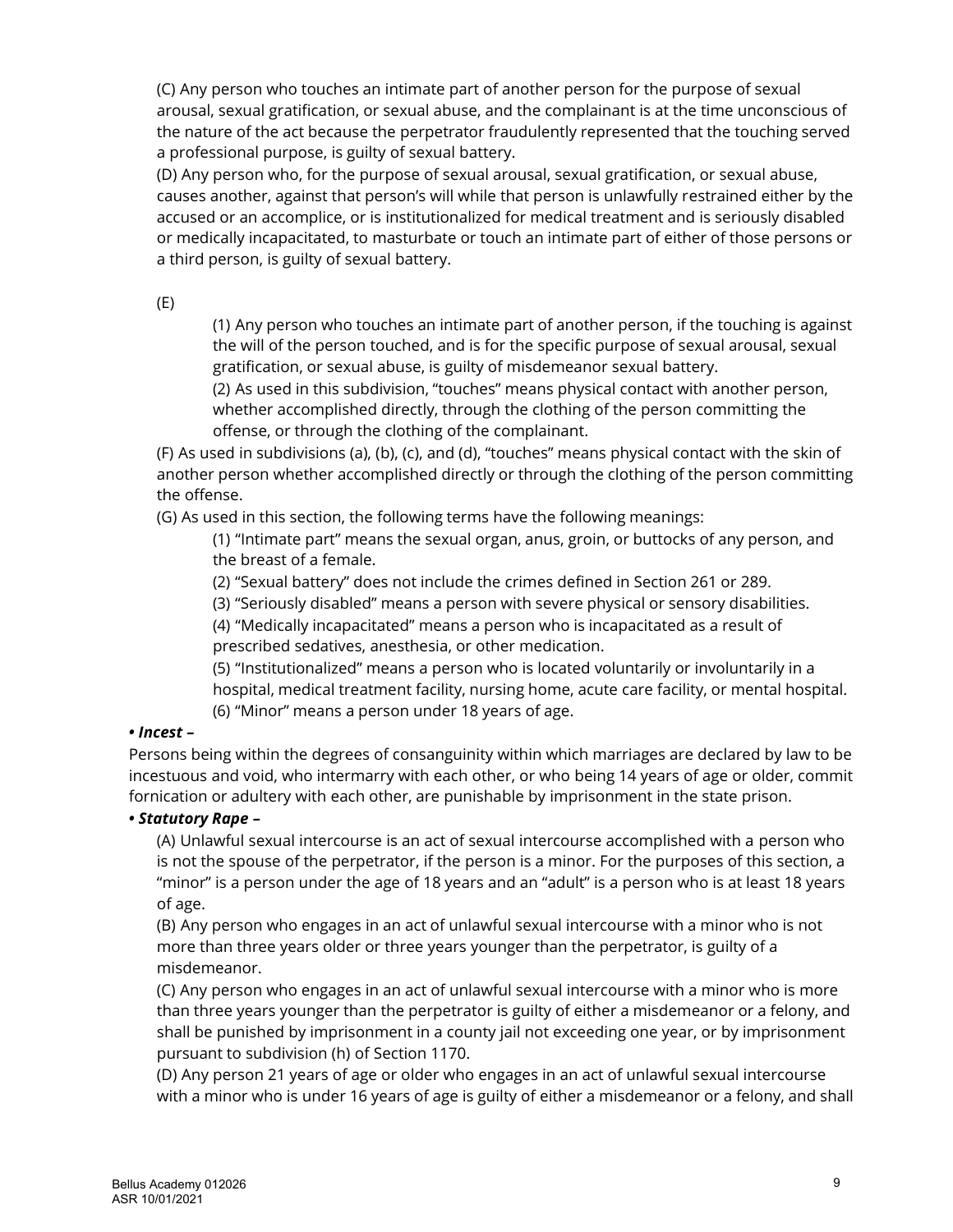be punished by imprisonment in a county jail not exceeding one year, or by imprisonment pursuant to subdivision (h) of Section 1170 for two, three, or four years.

# *• Stalking –*

(A) Any person who willfully, maliciously, and repeatedly follows or willfully and maliciously harasses another person and who makes a credible threat with the intent to place that person in reasonable fear for his or her safety, or the safety of his or her immediate family is guilty of the crime of stalking.

(B) For the purposes of this section, "harasses" means engages in a knowing and willful course of conduct directed at a specific person that seriously alarms, annoys, torments, or terrorizes the person, and that serves no legitimate purpose.

(C) For the purposes of this section, "course of conduct" means two or more acts occurring over a period of time, however short, evidencing a continuity of purpose. Constitutionally protected activity is not included within the meaning of "course of conduct."

(D) For the purposes of this section, "credible threat" means a verbal or written threat, including that performed through the use of an electronic communication device, or a threat implied by a pattern of conduct or a combination of verbal, written, or electronically communicated statements and conduct, made with the intent to place the person that is the target of the threat in reasonable fear for his or her safety or the safety of his or her family, and made with the apparent ability to carry out the threat so as to cause the person who is the target of the threat to reasonably fear for his or her safety or the safety of his or her family. It is not necessary to prove that the defendant had the intent to actually carry out the threat. The present incarceration of a person making the threat shall not be a bar to prosecution under this section. Constitutionally protected activity is not included within the meaning of "credible threat." (E) For purposes of this section, the term "electronic communication device" includes, but is not limited to, telephones, cellular phones, computers, video recorders, fax machines, or pagers. "Electronic communication" has the same meaning as the term defined in Subsection 12 of Section 2510 of Title 18 of the United States Code.

(F) This section shall not apply to conduct that occurs during labor picketing.

(G) For purposes of this section, "immediate family" means any spouse, parent, child, any person related by consanguinity or affinity within the second degree, or any other person who regularly resides in the household, or who, within the prior six months, regularly resided in the household.

**Consent** – In reference to sexual activity is defined under California law as the following:

- Positive cooperation in act or attitude pursuant to an exercise of free will. The person must act freely and voluntarily and have knowledge of the nature of the act or transaction involved. A current or previous dating or marital relationship shall not be sufficient to constitute consent where consent is at issue in a prosecution; or
- Evidence that the complainant suggested, requested, or otherwise communicated to the defendant that the defendant use a condom or other birth control device, without additional evidence of consent, is not sufficient to constitute consent.

# **Bystander Intervention Techniques**

Bystander intervention is when someone chooses to take action when witnessing an uncomfortable situation. It encompasses safe and positive options that may be carried out by an individual or individuals to prevent harm or intervene when there is a risk of dating violence, domestic violence, sexual assault or stalking.

- Interrupt Ask a question that's not related to what's going on. "Excuse me, where's the bathroom?"
- Distract Draw attention to something else. "Hey, your car is getting towed!"
- Engage Peers Involve a friend or someone else around you. "Let's do something."
- Alert Authorities In some situations, authorities may be the best source for help (e.g., Police, campus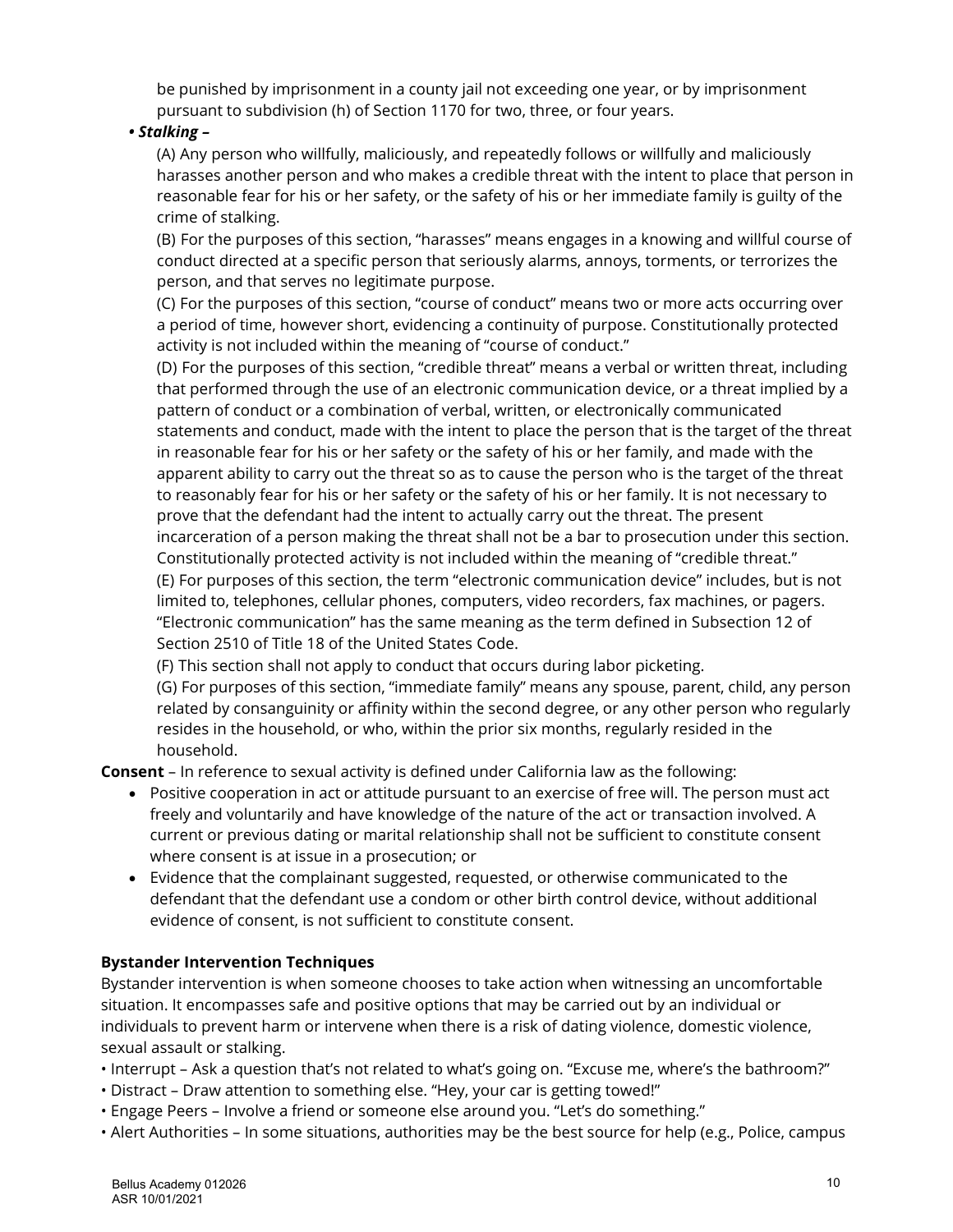administrators, party hosts, bar staff, and/or designated drivers).

• Safety First – Keep your safety and the safety of others in mind and let that determine how you respond. Bystander Intervention is included in the programs provided by Bellus Academy.

### **Risk Reduction and Awareness**

Bellus Academy offers guest speakers, posters, and/or a variety of events throughout the year to bring about awareness to these issues.

### **Procedures to follow in the case of alleged dating violence, domestic violence, sexual assault, or stalking, including:**

#### **Preserving Evidence**

It is important that complainants take steps to preserve and collect evidence; doing so preserves the full range of options available, be it through the academy's administrative complaint procedures or criminal prosecution. To preserve evidence:

- 1. do not wash your face or hands
- 2. do not shower or bathe
- 3. do not brush your teeth
- 4. do not change clothes or straighten up the area where the assault took place
- 5. do not dispose of clothes or other items that were present during the assault, or use the restroom
- 6. seek a medical exam immediately

If the complainant has already cleaned up from the assault, he/she can still report the crime, as well as seek medical or counseling treatment.

### **Reporting**

Any person who believes he or she has been the victim of sexual harassment or violence by a student, faculty member, administrator or other academy personnel of Bellus Academy should report the occurrence to any agent or responsible employee of the academy. An employee may be required only to report the harassment to other school officials who have the responsibility to take appropriate action or to take the appropriate action themselves if they are a designated official.

The complainant has the option to notify proper law enforcement authorities, including local police. The complainant has the option to be assisted by campus authorities in notifying law enforcement authorities if the complainant chooses. The complainant also has the option to decline to notify such authorities.

#### **Rights of Complainants**

Victims of dating violence, domestic violence, sexual assault and stalking have the right to choose whether they want to pursue criminal or civil remedies in court and/or administrative remedies through the academy. Complainants also have the right not to pursue a criminal, civil or administrative remedy. When a student or employee complainant reports to the academy that they have been a victim of dating violence, domestic violence, sexual assault or stalking, whether the offense occurred on or off campus, the academy will provide the complainant with a written explanation of their rights or options relating to the following:

- Resources for complainants (including resources in the areas of victim advocacy, counseling, health, mental health, legal assistance, visa and immigration assistance, student financial aid and other areas);
- Non-reporting options;
- Understanding confidentiality versus privacy;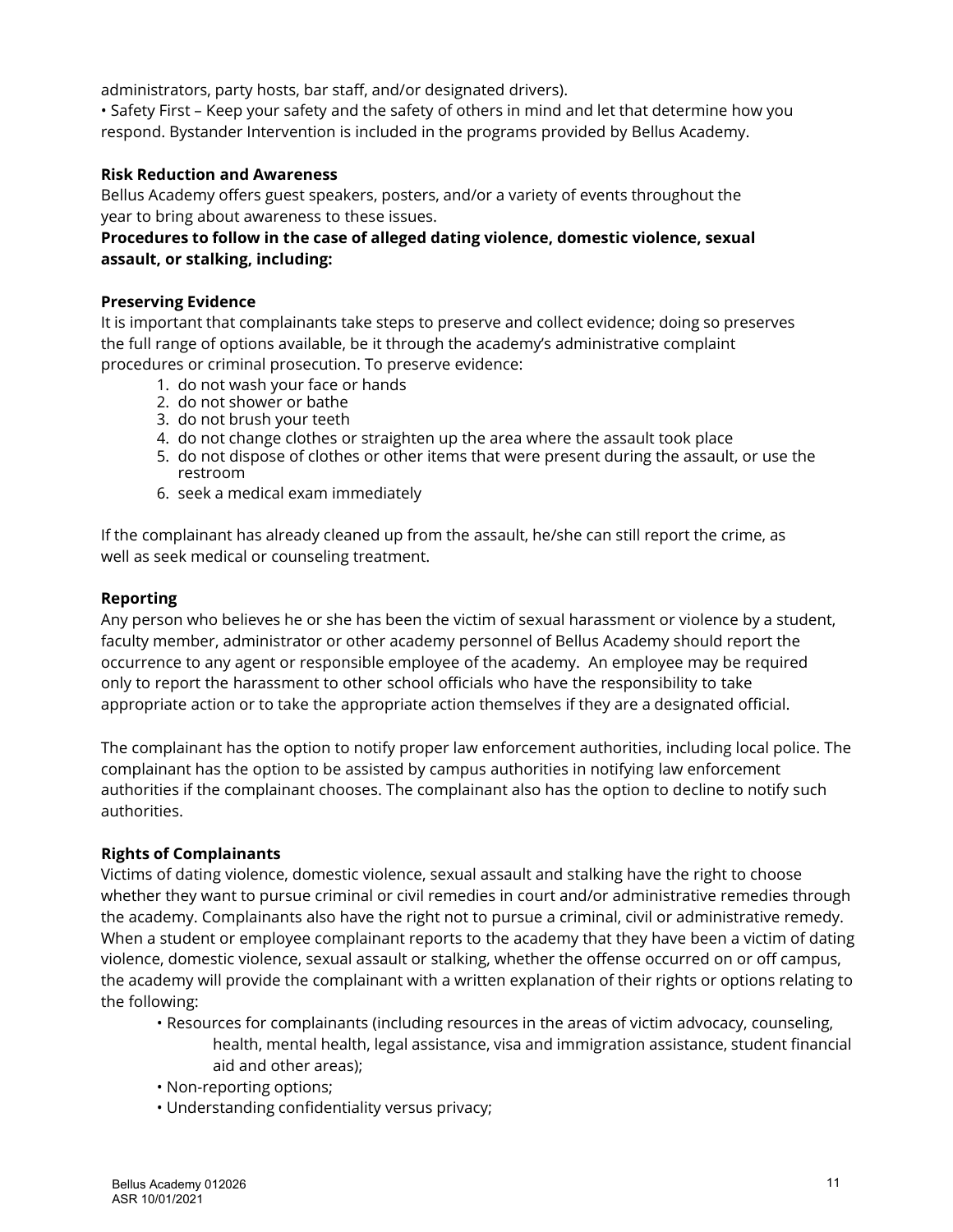- Law enforcement reporting options, including medical exams and the importance of preserving evidence;
- Civil reporting options and protective orders;
- Academy reporting options, including the investigative and disciplinary process;
- Academy-issued No Contact Orders; and
- Academy-facilitated interim measures and remedies.

### **Procedures the Institution Will Follow in Reporting**

Bellus Academy will protect the confidentiality of complainants and other necessary parties in cases of alleged dating violence, domestic violence, sexual assault, or stalking.

### *Clery Act* **Reporting**

Bellus Academy does not publish the names of complainants or other personally identifiable information regarding complainants in the Daily Crime Log or in the crime statistics that are disclosed in the Annual Security Report. Furthermore, if a Timely Warning is issued on the basis of a report of dating violence, domestic violence, sexual assault or stalking, the name of the complainant and other personally identifiable information about the complainant will be withheld.

### **Confidentiality for Accommodations or Protective Measures**

The academy will protect the privacy of everyone involved in a report of sexual violence to the greatest degree possible under applicable law and academy policy. Personally identifiable information about the complainant and other necessary parties will be shared only on a need-to-know basis, e.g., to those who are investigating the report or those involved in providing support services to the complainant, including interim measures. By only sharing personally identifiable information with individuals on a need-toknow basis, the academy will maintain as confidential any interim measures and remedies provided to the complainant, to the extent that maintaining such confidentiality would not impair the ability of the academy to provide interim measures and remedies.

# **Written Notification Regarding Counseling, Health, Etc.**

Bellus Academy will provide written notification to students and employees about existing counseling, health, mental health, victim advocacy, legal assistance, visa and immigration assistance, student financial aid and other services available for complainants, both within the institution and in the community.

#### **Written Notification Regarding Changes to Academics, Living Arrangements, etc.**

Bellus Academy will provide written notification to complainants about options for available assistance in, and how to request changes to academic, living, transportation and working situations or protective measures. The academy will make such accommodations or provide such protective measures if the complainant requests them and if they are reasonably available, regardless of whether the complainant chooses to report the crime to local law enforcement.

# **Procedures for Disciplinary Action Types of Disciplinary Proceedings**

If you believe that you have experienced or witnessed harassment or sexual violence, notify your Educator, Academy Director, Title IX Coordinator, Human Resources or Bellus Academy President as soon as possible after the incident. Do not allow an inappropriate situation to continue by not reporting it, regardless of who is creating the situation. No employee, contract worker, student, vendor or other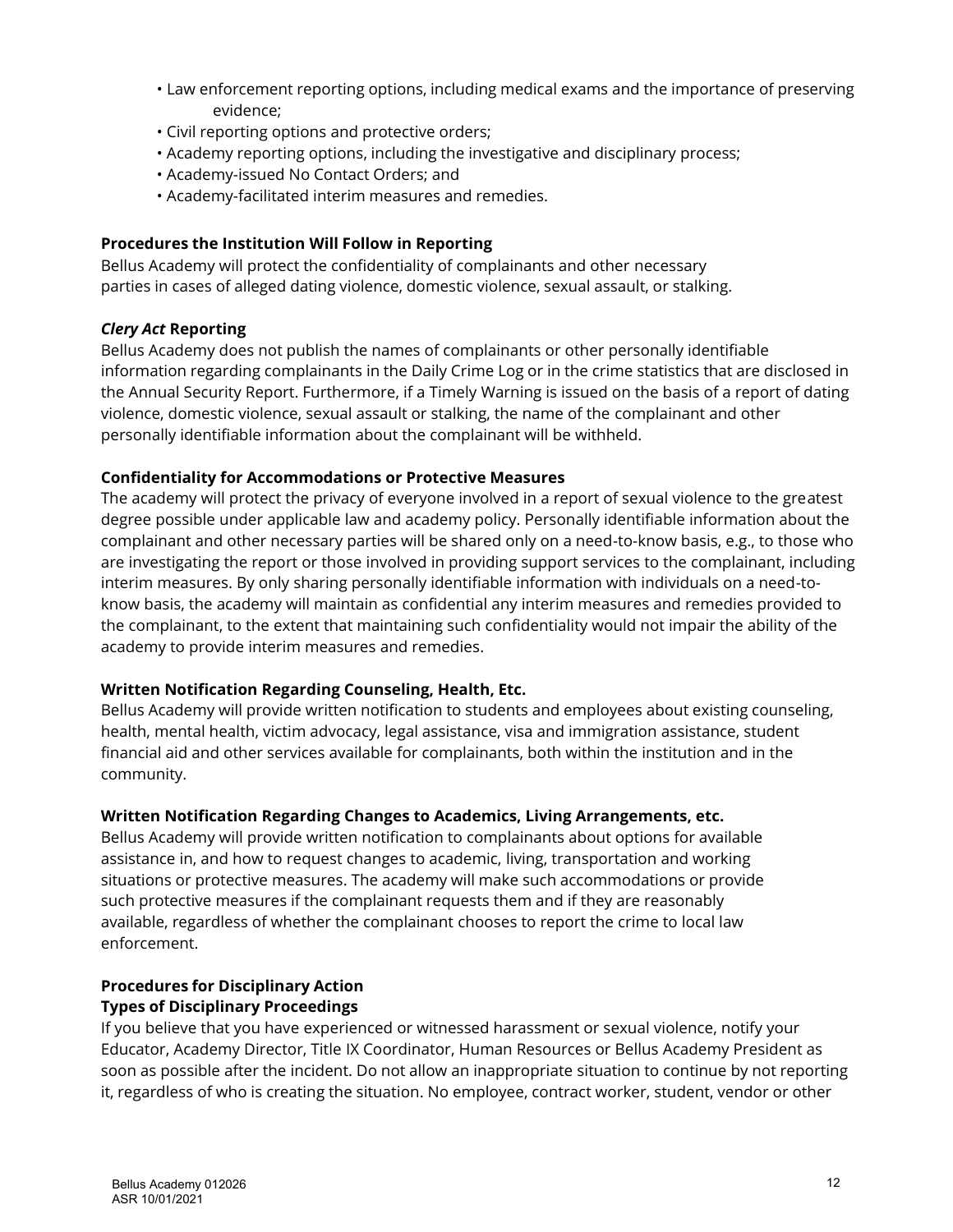person who does business with the academy is exempt from the prohibitions in this policy. Managers will refer all harassment complaints to the Title IX Coordinator for student-related complaints and to the Human Resources Department if the complaint involves an employee. In order to facilitate the investigation, your complaint should include details of the incident or incidents, names of the individuals involved and names of any witnesses. The Title IX Coordinator is listed below and has the responsibility of overseeing all Title IX complaints and identifying and addressing any patterns or systemic problems that arise during the review of such complaints.

*Title IX Coordinator:* **Khris Pool – Title IX Coordinator Office Location: 13266 Poway Road, Poway, CA 92064 Phone: 858-748-1490 Email : [titleixcoordinator@bellusacademy.edu](mailto:titleixcoordinator@bellusacademy.edu)**

The academy ensures that its employee(s) designated to serve as Title IX Coordinator(s) have adequate training on what constitutes sexual harassment, including sexual violence, and that they understand how the academy's grievance procedures operate. Because complaints can also be filed with an employee's manager or Human Resources, these employees also receive training on the academy's grievance procedures and any other procedures used for investigating reports of sexual harassment.

In response to all complaints, Bellus Academy promises prompt and equitable resolution through a reliable and impartial investigation of complaints, including the opportunity for both parties to present witnesses or other evidence. The time necessary to conduct an investigation will vary based on complexity but will generally be completed within sixty (60) days of receipt of the complaint. The academy shall maintain confidentiality for all parties to the extent possible, but absolute confidentiality cannot be guaranteed. In cases where a complainant does not give consent for an investigation, the academy will weigh the complainant's request for confidentiality against the impact on academy safety to determine whether an investigation must proceed. Complainants should be aware that in a formal investigation due process generally requires that the identity of the charging party and the substance of the complaint be revealed to the person charged with the alleged crime.

# **Standard of Evidence**

The preponderance of the evidence standard will apply to investigations and disciplinary proceedings arising from an allegation of dating violence, domestic violence, sexual assault or stalking, meaning Bellus Academy will evaluate whether it is more likely than not that the alleged conduct occurred.

#### **Sanctions**

If a student or a staff member is convicted of a sexual offense, domestic violence, dating violence, sexual assault or stalking regardless of whether or not the action took place on the Bellus Academy campus, that individual is subject to disciplinary actions by the academy. Any student or staff member may be subject to sanctions leading up to or including termination if convicted of any domestic violence, sex offense, including rape, acquaintance rape, any other forcible or non-forcible sex offenses or stalking.

#### **Protective Measures**

During the investigation, Bellus Academy will provide interim measures, as necessary, to protect the safety and wellbeing of students and/or employees involved. Examples of temporary and permanent measurestoprotectthecomplainantasnecessaryare:

#### No contact order

Change academic situations as appropriate with minimum burden on the complainant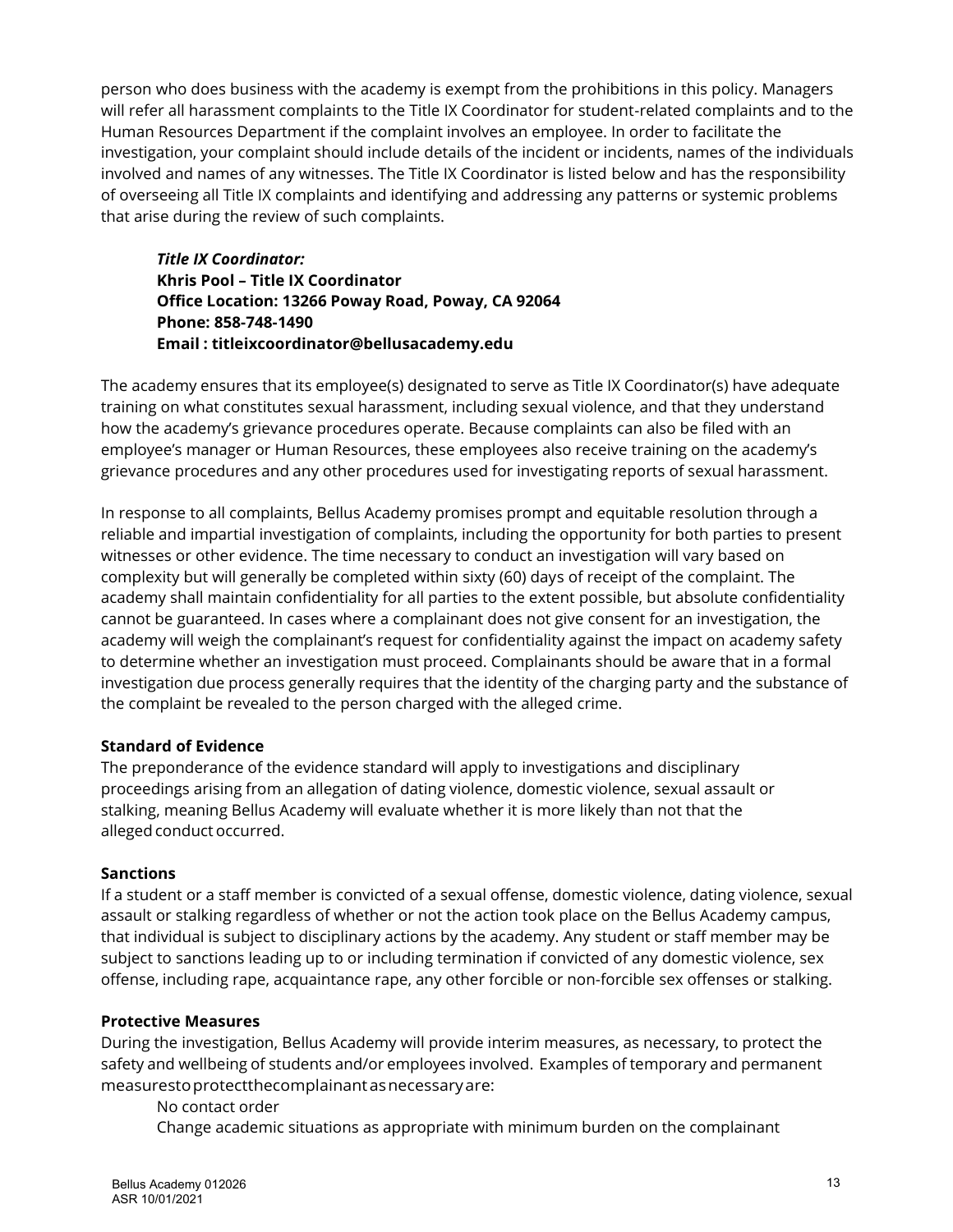Counseling Health and mental services Escort services Academic support Retake a program or withdraw without penalty

# **Proceeding Will Accomplish the Following**:

Bellus Academy will follow a prompt, fair and impartial process from the initial investigation to the final result, conducted by officials who receive annual training on the issues related to dating violence, domestic violence, sexual assault and stalking and on how to conduct an investigation and hearing process that protects the safety of the complainants and promotes accountability.

# **Same Opportunities for Accuser and Accused**

Both the accuser and the accused have the same opportunities to have others present during any institutional disciplinary proceeding, including the opportunity to be accompanied to any related meeting or proceeding by the advisor of their choice. Neither the accuser nor the accused shall be limited in the choice of advisor or the advisor's presence in any meeting or institutional disciplinary proceeding.

# **Simultaneous Notification**

Both the accuser and the accused will be simultaneously informed in writing of the result of any disciplinary proceeding relating from any allegation of dating violence, domestic violence, sexual assault or stalking; the procedures for appealing the results of the disciplinary proceeding; any change to the results that occurs before the results become final; and when such results become final.

# **Statement of Complainant's Rights and Options**

When a student or employee reports to the institution that the student or employee has been a victim of dating violence, domestic violence, sexual assault or stalking, whether the offense occurred on or off campus, Bellus Academy will provide the student or employee a written explanation of the student's or employee's rights and options.

# **Sex Offender Registration**

In accordance to the "Campus Sex Crimes Prevention Act" of 2000, which amends the Jacob Wetterling Crimes Against Children and Sexually Violent Offender Registration Act, the Jeanne Clery Act and the Family Education Rights and Privacy Act of 1974, this institution is required to issue a statement advising the campus community where law enforcement information provided by a State concerning sex offenders may be obtained. It also requires sex offenders already required to register in a State to provide notice to each institution of higher education in that State at which the person employed, carries a vocation, or is a student.

| <b>Registered Sex Offender Database Websites</b> |                                          |  |  |  |  |  |  |  |  |
|--------------------------------------------------|------------------------------------------|--|--|--|--|--|--|--|--|
| State of California:                             | State of Kansas:                         |  |  |  |  |  |  |  |  |
| California Registered Sex Offender<br>Database   | Kansas Bureau of Investigation           |  |  |  |  |  |  |  |  |
| www.caag.state.ca.us                             | http://www.kbi.ks.gov/registeredoffender |  |  |  |  |  |  |  |  |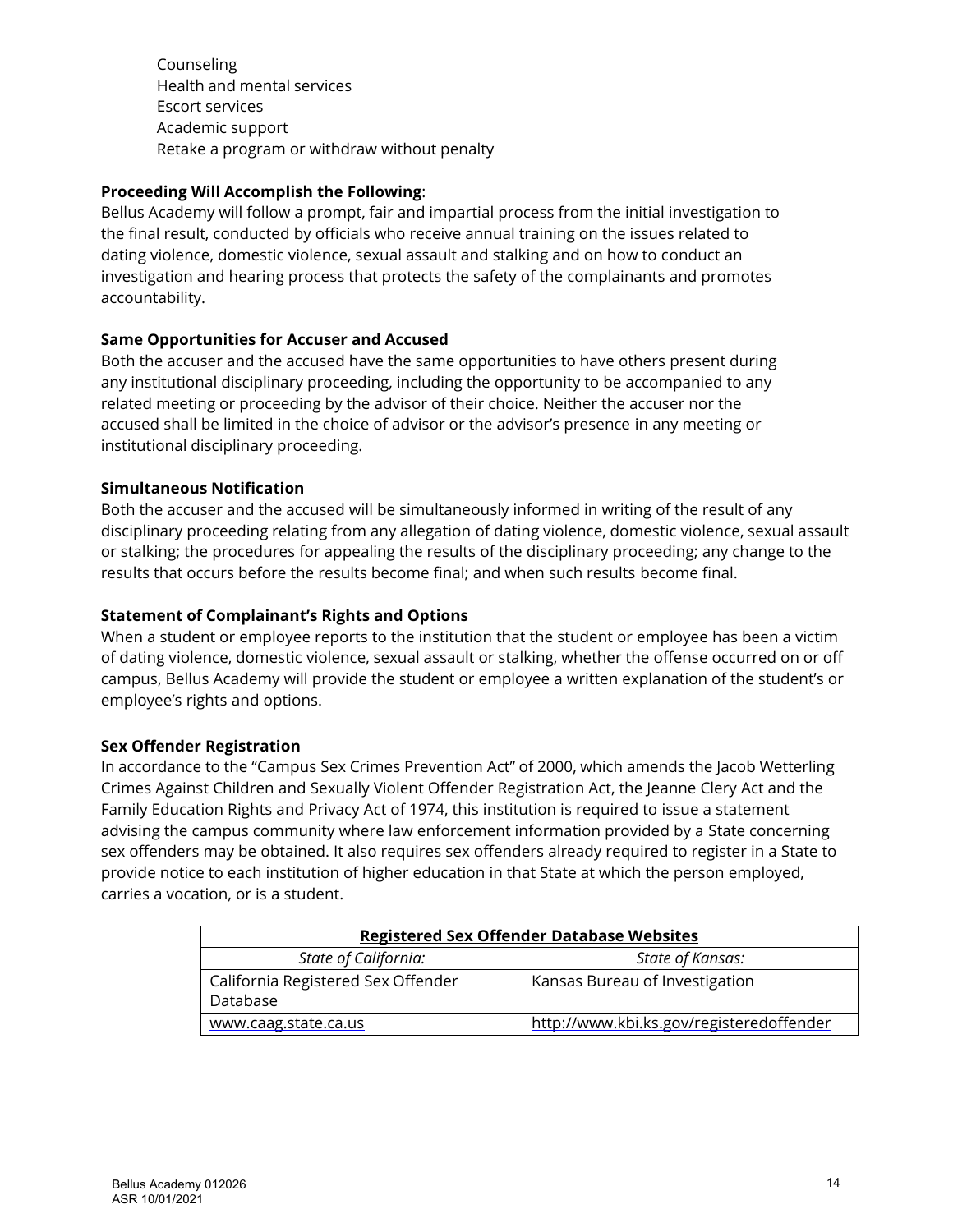#### **ANNUAL SECURITY REPORT BELLUS ACADEMY ‐ 1073 and 1055 E. Main Street, El Cajon, CA 92021 CAMPUS CRIME STATISTICS October 1, 2021**

Bellus Academy - El Cajon, CA provides its students and employees an Annual Security Report. In accordance with the Crime Awareness and Campus Security Act of 1990, the school has gathered crime statistics from January 1, 2018 through December 31, 2020. The Additional Contiguous Location at 1055 E. Main Street was approved on July 12, 2018. These statistics include activity for that location from July to December, 2020. Included below are reportable criminal offenses and violations that occurred on campus and/or public property. "On campus" is defined as buildings or property owned or controlled by the institution within the same reasonably contiguous geographic area and used by the institution in a manner related to the institution's educational purpose. "Public property" is defined as property that is located within the same reasonably contiguous geographic areas of the campus, like a sidewalk, street or public parking lot, that is adjacent to a facility owned or controlled by the institution for purposes related to the institution's educational purposes. The academy does not have any non-campus buildings or property. The campus security policy is available for review or copy during normal **business hours by submitting a request to the Academy Director or Manager or online at www.bellusacademy.edu.**

| <b>Offense</b>                       | On Campus Property - 1073 E.<br>Main St. |             |             |      | On Campus Property - 1055 E.<br>Main St. |      | <b>On Public Property</b> |                         |             |  |  |
|--------------------------------------|------------------------------------------|-------------|-------------|------|------------------------------------------|------|---------------------------|-------------------------|-------------|--|--|
|                                      | 2018                                     | 2019        | 2020        | 2018 | 2019                                     | 2020 | 2018                      | 2019                    | 2020        |  |  |
| Murder/non-negligent<br>manslaughter | $\mathbf 0$                              | 0           | 0           | 0    | 0                                        | 0    | 0                         | 0                       | 0           |  |  |
| Negligent manslaughter               | $\mathbf 0$                              | $\mathbf 0$ | 0           | 0    | 0                                        | 0    | 0                         | 0                       | 0           |  |  |
| Rape                                 | 0                                        | $\mathbf 0$ | 0           | 0    | 0                                        | 0    | 0                         | 0                       | 0           |  |  |
| <b>Fondling</b>                      | 0                                        | $\mathbf 0$ | 0           | 0    | 0                                        | 0    | 0                         | 1                       | 0           |  |  |
| Incest                               | $\mathbf 0$                              | 0           | 0           | 0    | 0                                        | 0    | 0                         | 0                       | 0           |  |  |
| <b>Statutory Rape</b>                | $\mathbf 0$                              | 0           | 0           | 0    | 0                                        | 0    | 0                         | 0                       | 0           |  |  |
| <b>Robbery</b>                       | $\mathbf 0$                              | 0           | 0           | 0    | 0                                        | 0    | 1                         | $\overline{\mathbf{2}}$ | 0           |  |  |
| <b>Aggravated assault</b>            | $\mathbf 0$                              | $\mathbf 0$ | $\mathbf 0$ | 0    | 0                                        | 0    | $\mathbf{1}$              | 1                       | 1           |  |  |
| <b>Burglary</b>                      | $\mathbf 0$                              | $\mathbf 0$ | $\mathbf 0$ | 0    | 0                                        | 0    | 0                         | 0                       | $\mathbf 0$ |  |  |
| Motor vehicle theft                  | $\mathbf 0$                              | $\mathbf 0$ | 0           | 0    | 0                                        | 0    | 0                         | 0                       | 2           |  |  |
| <b>Arson</b>                         | 0                                        | 0           | 0           | 0    | 0                                        | 0    | 0                         | 0                       | 0           |  |  |

| <b>Hate Crimes</b>                     | On Campus Property - 1073 E.<br>Main St. |      |             |  | On Campus Property - 1055 E.<br>Main St. |      |      |  | <b>On Public Property</b> |      |              |  |  |
|----------------------------------------|------------------------------------------|------|-------------|--|------------------------------------------|------|------|--|---------------------------|------|--------------|--|--|
|                                        | 2018                                     | 2019 | 2020        |  | 2018                                     | 2019 | 2020 |  | 2018                      | 2019 | 2020         |  |  |
| Murder/non-negligent<br>manslaughter   | 0                                        | 0    | $\mathbf 0$ |  | $\mathbf 0$                              | 0    | 0    |  | 0                         | 0    | 0            |  |  |
| Rape                                   | $\mathbf 0$                              | 0    | 0           |  | $\mathbf 0$                              | 0    | 0    |  | 0                         | 0    | $\mathbf{0}$ |  |  |
| Fondling                               | 0                                        | 0    | 0           |  | 0                                        | 0    | 0    |  | 0                         | 0    | $\mathbf 0$  |  |  |
| Incest                                 | 0                                        | 0    | $\mathbf 0$ |  | $\mathbf 0$                              | 0    | 0    |  | 0                         | 0    | 0            |  |  |
| <b>Statutory Rape</b>                  | $\mathbf 0$                              | 0    | 0           |  | 0                                        | 0    | 0    |  | 0                         | 0    | $\mathbf{0}$ |  |  |
| <b>Robbery</b>                         | 0                                        | 0    | 0           |  | 0                                        | 0    | 0    |  | $\mathbf 0$               | 0    | $\mathbf{0}$ |  |  |
| <b>Aggravated assault</b><br>_________ | 0<br>$\overline{\phantom{a}}$            | 0    | $\mathbf 0$ |  | $\mathbf 0$                              | 0    | 0    |  | 0                         | 0    | 0<br>ᄹ       |  |  |

Bellus Academy 012026 ASR 10/01/2021